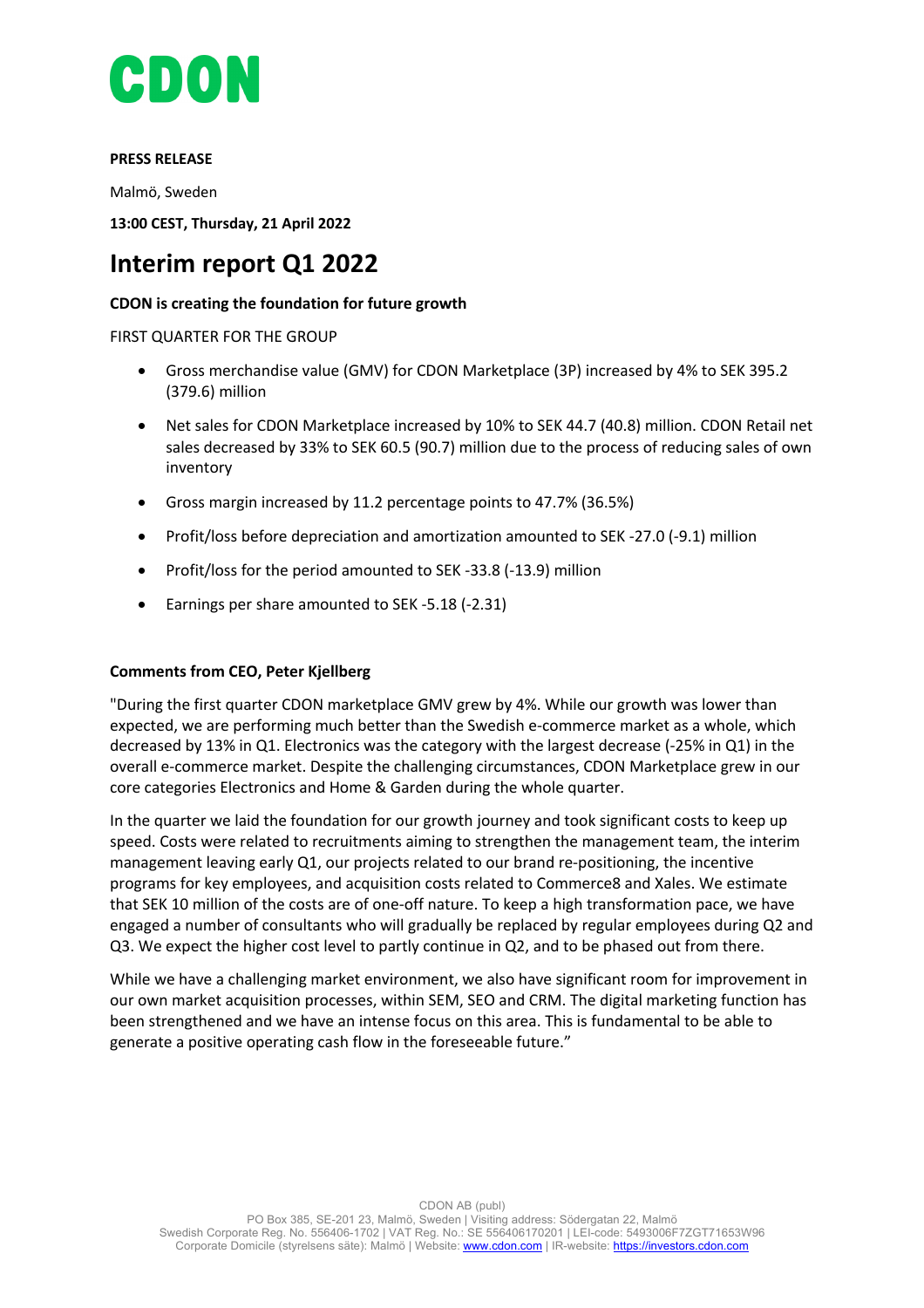# CDON

## **Significant events during the quarter**

On January 20th, the Board of Directors at CDON decided to summon shareholders for an Extraordinary General Meeting on February 22nd, 2022. The Board of Directors of CDON AB proposed a long-term incentive program for CDON's management team and management of subsidiaries. The purpose of the proposed program is to create strong incentives for management to drive the long-term performance of CDON, attract and retain key competence, and align the interests of the participants with the shareholders' interests.

On January 31st, it was announced that Magnus Nanne was appointed Chief People Officer ("CPO"). Magnus has an extensive background within Human Resources which spans more than 20 years. Among previous assignments, Magnus was Head of HR for Honda Motor Co, Ltd's European operation.

On February 1st, it was announced that Thomas Pehrsson was appointed Chief Financial Officer ("CFO"). Thomas started as CFO on March 7th, 2022. Thomas has an extensive background within finance and more than 20 years' experience within finance management and management consultancy. He was most recently CFO for the Nordic subsidiary of Tunstall Health Group, a global technology company within digital healthcare.

On February 7th, CDON announced that Martin Lundhgren was appointed Head of Technology, and started on the 21st of February. Martin most recently comes from Visma Draftit as Development Manager.

On February 8th, CDON announced that Madeilene Södarv has been appointed Chief Customer Officer ("CCO"), starting April 02, 2022. Madeleine joins the Management Team and is responsible for the further development of the customer experience and marketing. Madeleine previously worked at Ikano Bank, a leading consumer finance bank, where she was Head of Customer Experience. She has extensive expertise within digital strategy, customer insight and marketing from roles at the companies E.ON, Duni and Ottoboni Group.

## **Conference call**

Analysts, investors, and the media are invited to a conference call today at 14:00 CEST. To participate in the conference call, please dial:

Sweden: +46 850 558 369 United Kingdom: +443 333 009 269 United States: +16 467 224 902

Link to webcast: https://tv.streamfabriken.com/cdon-q1-2022

The presentation material and the webcast are published on: https://investors.cdon.com/en/investor-relations/presentations/